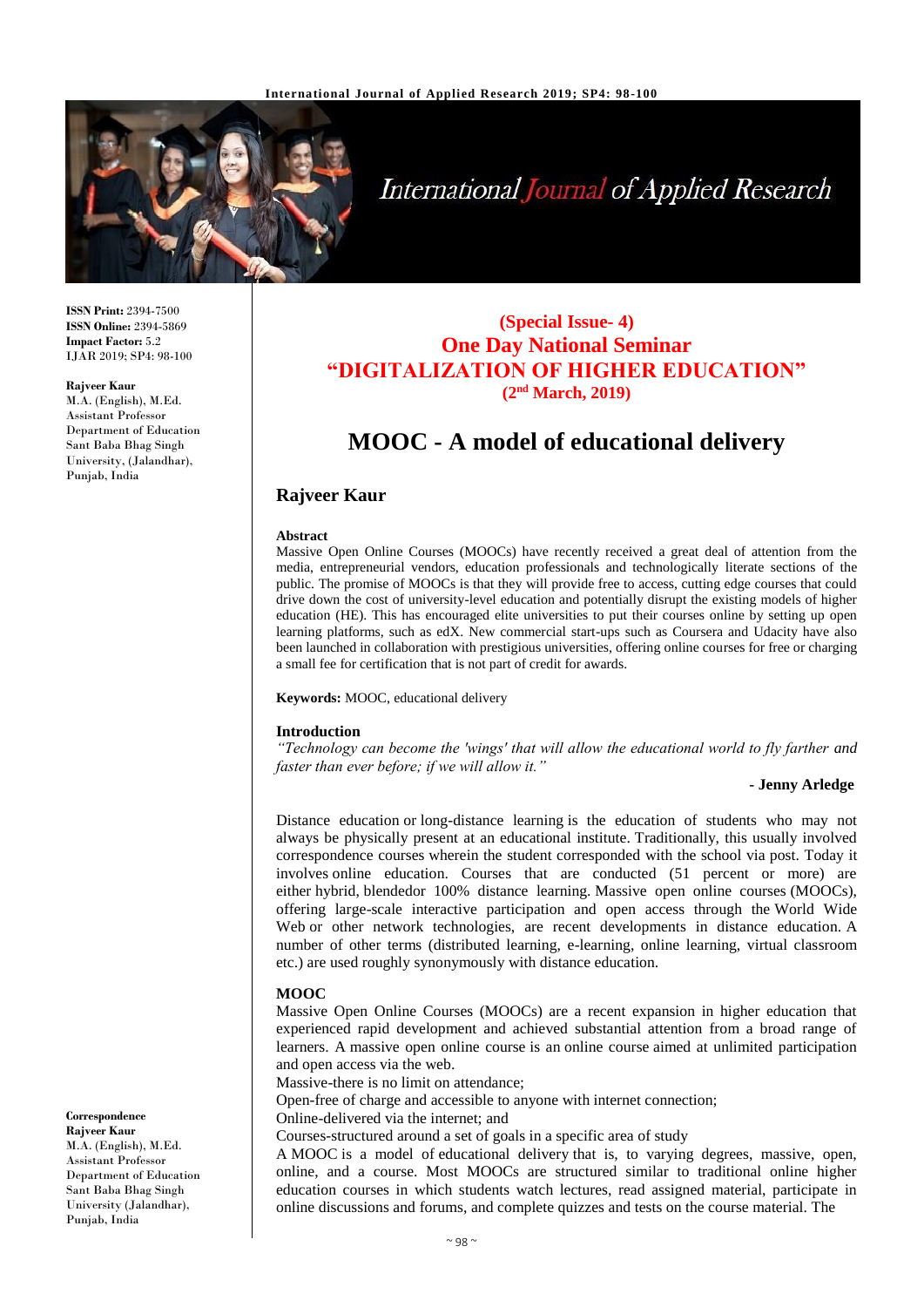online activities can be augmented by local meet-ups among students who live near one another. MOOCs are typically provided by higher education institutions, often in partnership with "organizers" such as Coursera, edX, and Udacity, though some MOOCs are being offered directly by a college or university. MOOCs arise from the confluence of several important trends, and they raise important questions and spark essential conversations about curriculum design, accreditation, what constitutes a valid learning experience, and who has access to higher education.

The courses consist of pre-recorded video lectures, computer graded tests and discussion forums to review course materials or to get help. MOOCs offer high quality education from worlds' top universities, usually for free. These universities offer their courses through major providers of MOOCs viz. Coursera, edX, Udacity and Udemy. In India, IITs, IIMs and several top notch private universities have already offering courses using Coursera and edX to their students. MOOCs are a recent and widely researched development in distance education, first introduced in 2006 and emerged as a popular mode of learning in 2012. Before the Digital Age, distance learning appeared in the form of correspondence courses in the 1890s–1920s and later radio and television broadcast of courses and early forms of e-learning. Typically fewer than five percent of the students would complete a course. The 2000s saw changes in online, or e-learning and distance education, with increasing online presence, open learning opportunities, and the development of MOOCs.

#### **Benefits of MOOCs**

#### **Following are some benefits of MOOCs**

- **1. Motivations for MOOC providers:** The scale and open nature of MOOCs provides opportunities for expanding access to higher education to all and creates a space for experimentation with online teaching and learning. This exploration of new approaches for Higher Education provision has generated significant interest from governments, institutions and commercial organizations.
- **2. Motivations for learners:** Learners' motivation to participate in MOOCs is a significant area of interest to many higher education stakeholders. There are many factors that influence students' motivation to learn; these include future economic benefit, development of personal and professional identity, challenge and achievement, enjoyment and fun. What motivates the MOOC learner? First, To support lifelong learning or gain an understanding of the subject matter, with no particular expectations for completion or achievement, Secondly For fun, entertainment, social experience and intellectual stimulation, Thirdly, Convenience, often in conjunction with barriers to traditional education options, Fourthly, To experience or explore online education.
- **3. Business models:** The most common revenue stream for the major new MOOC providers is to charge fees for certificates. Whilst edX is a not for-profit MOOC platform with the goal of helping universities achieve shared educational missions, in the longer term it will also need to be self-sustaining. Coursera and UDACITY are examples of for-profit organizations,

they are working on developing a variety of business models, and according to their published commercial strategies, these include: selling student information to potential employers or advertisers; fee-based assignment grading; access to the social networks and discussions; advertising for sponsored courses; and tuition fees for credited courses.

- **4. Improving access to higher education:** MOOCs are regarded by many as an important tool to widen access to higher education for millions of people, including those in the developing world, and ultimately enhance their quality of life. MOOCs may be regarded as contributing to the democratisation of HE, not only locally or regionally but globally as well. MOOCs can help democratise content and make knowledge reachable for everyone. Students are able to access complete courses offered by universities all over the world, something previously unattainable. With the availability of affordable technologies, MOOCs increase access to an extraordinary number of courses offered by world-renowned institutions and teachers.
- **5. Providing an affordable alternative to Formal Education:** The costs of tertiary education continue to increase because institutions tend to bundle too many services. With MOOCs, some of these services can be transferred to other suitable players in the public or private sector. MOOCs are for large numbers of participants, can be accessed by anyone anywhere as long as they have an Internet connection, are open to everyone without entry qualifications and offer a full/complete course experience online for free.
- **6. Sustainable Development Goals:** MOOCs can be seen as a form of open education offered for free through online platforms. The (initial) philosophy of MOOCs is to open up quality Higher Education to a wider audience. As such, MOOCs are an important tool to achieve Goal 4 of the 2030 Agenda for Sustainable Development.
- **7. Offers a flexible learning schedule:** Certain lectures, videos, and tests through MOOCs can be accessed at any time compared to scheduled class times. By allowing learners to complete their coursework in their own time, this provides flexibility to learners based on their own personal schedule. MOOCs promise to offer flexibility, affordable access and fast-track completion at a low cost for whoever is interested in learning
- **8. Online collaboration:** The learning environments of MOOCs make it easier for learners across the globe to work together on common goals. Instead of having to physically meet one another, online collaboration creates partnerships among learners. While time zones may have an effect on the hours that learners communicate, projects, assignments, and more can be completed to incorporate the skills and resources that different learners offer no matter where they are located.